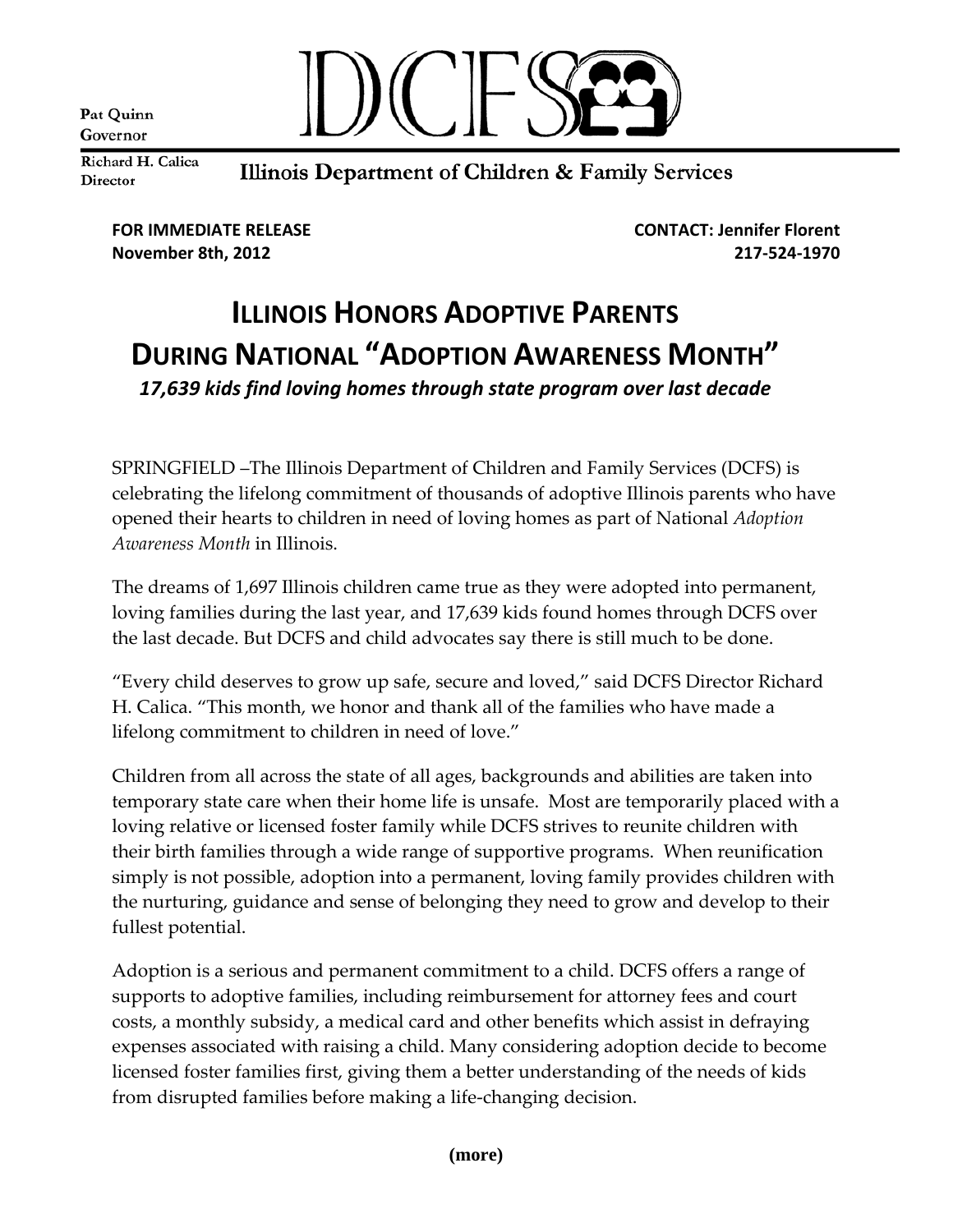"Adoption is a wonderful way to build a family," says Ruth Jajko, statewide director of adoption services at Lutheran Social Services of Illinois (LSSI), a statewide, multi‐ service agency and one of Illinois' largest child welfare providers. "Children adopted from foster care need the love and security of a family to help them achieve their potential. At the same time, adoptive parents experience the joys that come with helping a child grow and develop, discovering all they were meant to be."

"When a child, or children are adopted, a new family is born with all of the adventures and joy that comes with raising children," says Nancy Ronquillo, president and CEO of the nonprofit Children's Home and Aid, one of the state's largest and oldest child welfare organizations.

"Every child is born with potential," says Julie Tye, president of The Cradle in suburban Evanston. "We aren't all going to grow up to be *somebody*, but we are going to grow up to be *someone*. The most important ingredient in a child's ability to realize his or her potential is family. Adoptive parents help their children become the people they were meant to be."

Added Tye: "In the process, those children help their moms and dads become what they were meant to be: *parents*."

Today there are 2,040 Illinois children under state care who are legally available for adoption and in need of permanent, loving families. While the majority of adoptive parents are married, a growing number are single, divorced, legally separated and in civil unions. Those with the desire and ability to adopt children with younger brothers or sisters will have additional support this coming year thanks to legislation championed by State Representative Sara Feigenholtz, an adoptee herself. Under Public Act 97‐1076, enacted by Governor Quinn, DCFS is intensifying efforts to maintain the ties between siblings while they are in the state's temporary care, preserving important family connections when siblings are either reunited with their birth parents or adopted by a loving family.

"I've talked to hundreds of adoptees across the state, and over time they come to understand and accept why they had to leave their birth parents. But you never get over losing your brother or sister too," Feigenholtz said. "Maintaining the family bond between siblings provides them with irreplaceable love, security and nurturing that ensures their emotional well-being."